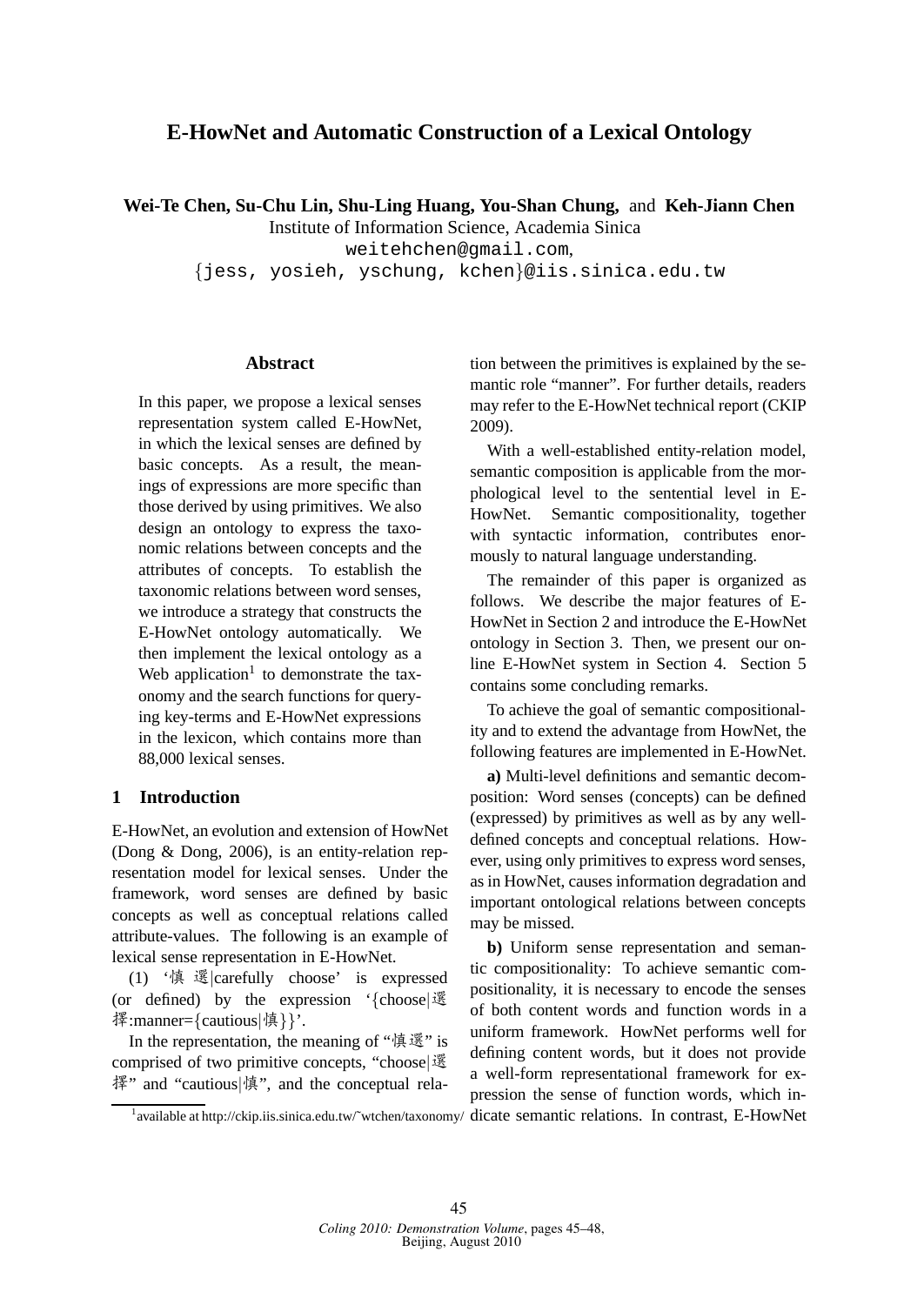provides uniform representations for the senses of content/function words and the senses of sentences/phrases. For example, the passive sense of the preposition '被 by' introduces an agent role (relation) and the conjunction '因為 because' links the relation of reason between two events. The functional representation and semantic compositionality are illustrated by the following example:

(2) Because of the rain, the clothes are all wet. 因為下雨,衣服都濕了。

| Word | <b>POS</b>                | E-HowNet<br>Definition       |
|------|---------------------------|------------------------------|
| 因為   | Сh<br>(conjunction)       | reason = $\{\}$              |
| 下雨   | VA<br>(intransitive verb) | {rain   下雨}                  |
| 衣服   | Nа<br>(common noun)       | {clothing 衣物}                |
| 都    | Dа<br>(adverb)            | $Quantity =$<br>{complete 整} |
| 濕    | VH<br>(state verb)        | ${wet} \mathcal{R}\}\$       |
| 了    | Та<br>(particle)          | $aspect =$<br>{Vachieve 達成}  |

Table 1: The function representation and semantic compositionality for example sentence

Suppose that the following dependency structure and semantic relations are derived by parsing sentence (2) as follows:

(3) S(reason:VP(Head:Cb:因為|dummy:VA:<sup>下</sup> <sup>雨</sup>)|theme:NP(Head:Na:衣服) <sup>|</sup> quantity: Da:<sup>都</sup> <sup>|</sup> Head:Vh:濕 | particle:Ta: 了)。

The semantic composition in (4) is the result of unifying the features of the lexical representations shown in the above table. The dependency daughters have become feature attributes of the sentential head 'wet|濕'.

(4) def:{wet|濕: theme={clothing|衣物}, aspect={Vachieve|達成}, quantity={complete|整}, reason={rain|下雨}}.

**c)** Taxonomy for both entities and relations: To

achieve automatic feature unification, E-HowNet organizes entities and relations (attributes) in a hierarchical structure that relates entities taxonomically. Further details are provided in the next section.

#### **2 Ontology**

We adopt and extend approximately 2,600 primitives from HowNet to form the top-level ontology of E-HowNet, which includes two types of subtrees: entities and relations. The entities are comprised of events, objects, and attribute-values; while the relations are comprised of semanticroles and functions. Entities indicate concepts that have substantial content, whereas relations link the semantic relations between entities (Chen et al., 2004; Chen et al., 2005; Chen et al., 2005; Huang et al, 2008). The taxonomic structure is organized by hypernym-hyponym relations; therefore, it forms an inheritable system, i.e., the hyponym concepts inherit the properties of hypernym concepts. The proposed approach facilitates the adoption of knowledge represented by other frameworks, such as FrameNet, and HowNet; and it allows concepts to be represented with varying degrees of specificity. Another advantage is that conceptual similarities can be modeled by their relational distances in the hierarchy (Resnik, 1999), and the taxonomic relations between lexical senses can be captured from their E-HowNet expressions automatically.

#### **2.1 Automatic Construction of Ontology**

With E-HowNet expressions, lexical senses are defined as entities and relations. Thus, all the taxonomic relations of lexical senses can be identified according to their E-HowNet definitions. Synonyms are identified by their identical E-HowNet expressions, and hyponymy relations are identified by the subsumption of attribute-values. (Note that only near-synonym classes are identified due to the coarse-grained expressions of the lexical senses in the current version of E-HowNet.) Furthermore, new categories are identified by common attribute-values. For instance, pandas and zebras can be categorized as animals with the same feature: black and white markings. To construct a complete lexical taxonomy, we use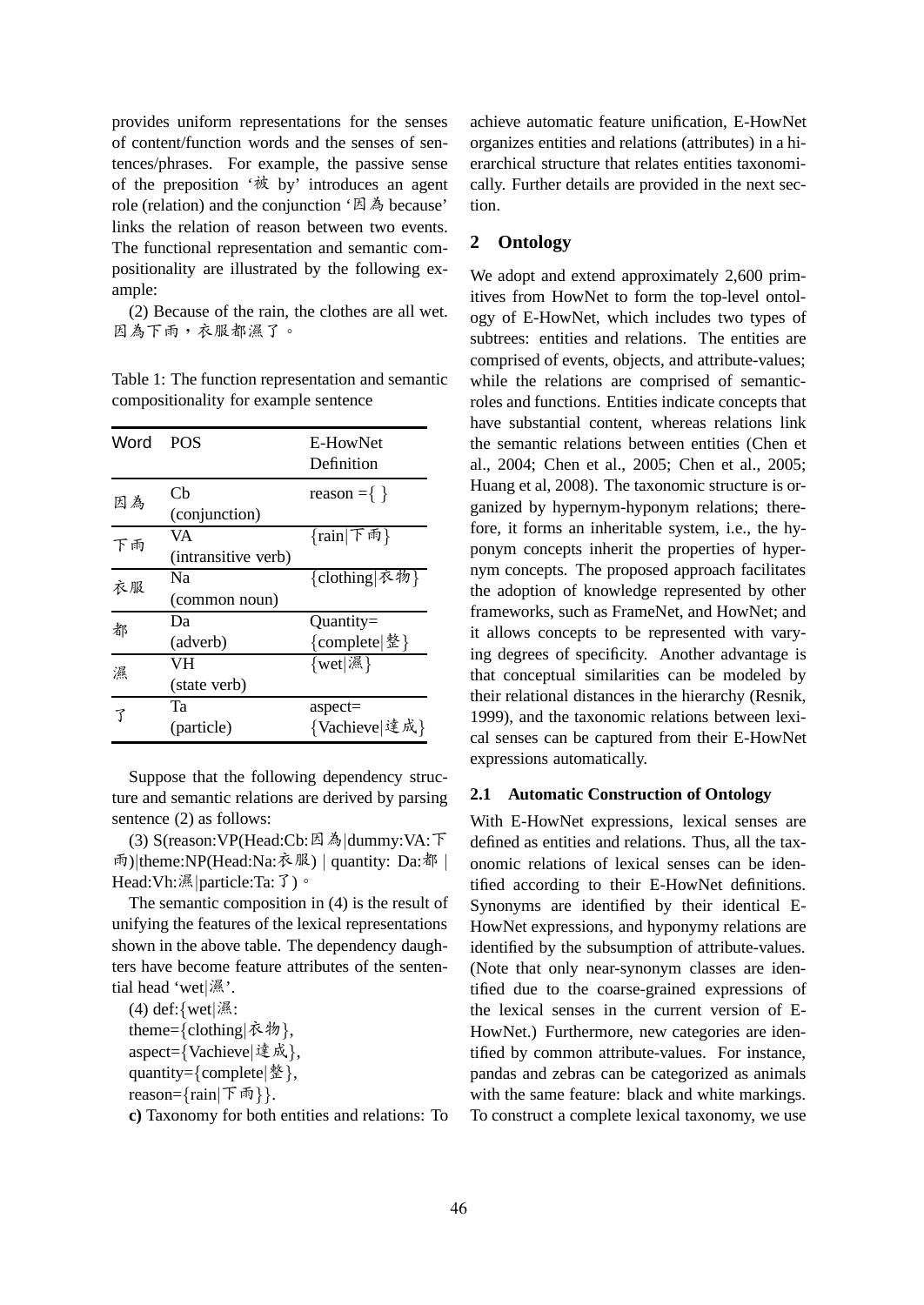

Figure 1: The E-HowNet ontology system

a strategy that categorizes concepts automatically.

Starting with a manually created top-level ontology of primitive concepts, the following strategy classifies the lexicon into hierarchical subcategories:

**(1)** Attach lexical senses. Words and associated sense expressions are first attached to the toplevel ontology nodes according to their head concepts. For instance, the head concept of the expression '{choose|選擇:manner={cautious|慎}}' is 'choose|選擇'.

**(2)** Sub-categorization by attribute-values. Lexical concepts with the same semantic head are further sub-categorized according to their attributevalues. Lexicons that have the same attributevalues share specific characteristics; therefore further sub-categorization is performed based on the distinct attribute-values of the lexicons.

**(3)** Repeat step (2) if there are too many lexical concepts in one category. Although the lexicons are classified after step (2), some sub-categories might still contain too many lexicons. In this situation, we further classify the lexicons in the sub-category with other attribute-values until all sub-categories contain fewer members than a predefined threshold, or all members of a category are synonyms.

## **3 Overview of the On-line System**

The current E-HowNet ontology is an on-line version of the automatically constructed taxonomic structure of E-HowNet expressions, which contain more than 88,000 lexical senses. This section provides an overview of the ontology and the functions of the on-line web browsing system.

| Key-Term Search |        |
|-----------------|--------|
| 物體              | Submit |
| Taxonomy        |        |
| 1. object 物體    |        |
| Category        |        |
| Word            |        |
| 1. 物體           |        |

Figure 2: Key-Term Search Box

Figure 1 shows the E-HowNet ontology system and tree structure.

The tree structure of hyponymy relations allows users to browse the entire tree by expanding and hiding sub-trees. Although the classification strategy enables the number of entities under each node to be limited and viewed easily, a more effective function is essential for exploring more than 88 thousand items of data in E-HowNet. Therefore, we provide a search function that allows users to query lexical senses in two ways:

**Key-Term Search:** The first way is key-term search, which is shown in Figure 2. The syntax of the query interface is like that used by conventional search engines. By inputting the key-term "物體" , the system will search all the taxonomy nodes, sub-categories, and lexical nodes. Then, the results for the taxonomy node "object|物體" and the lexical word "物體" will be displayed in